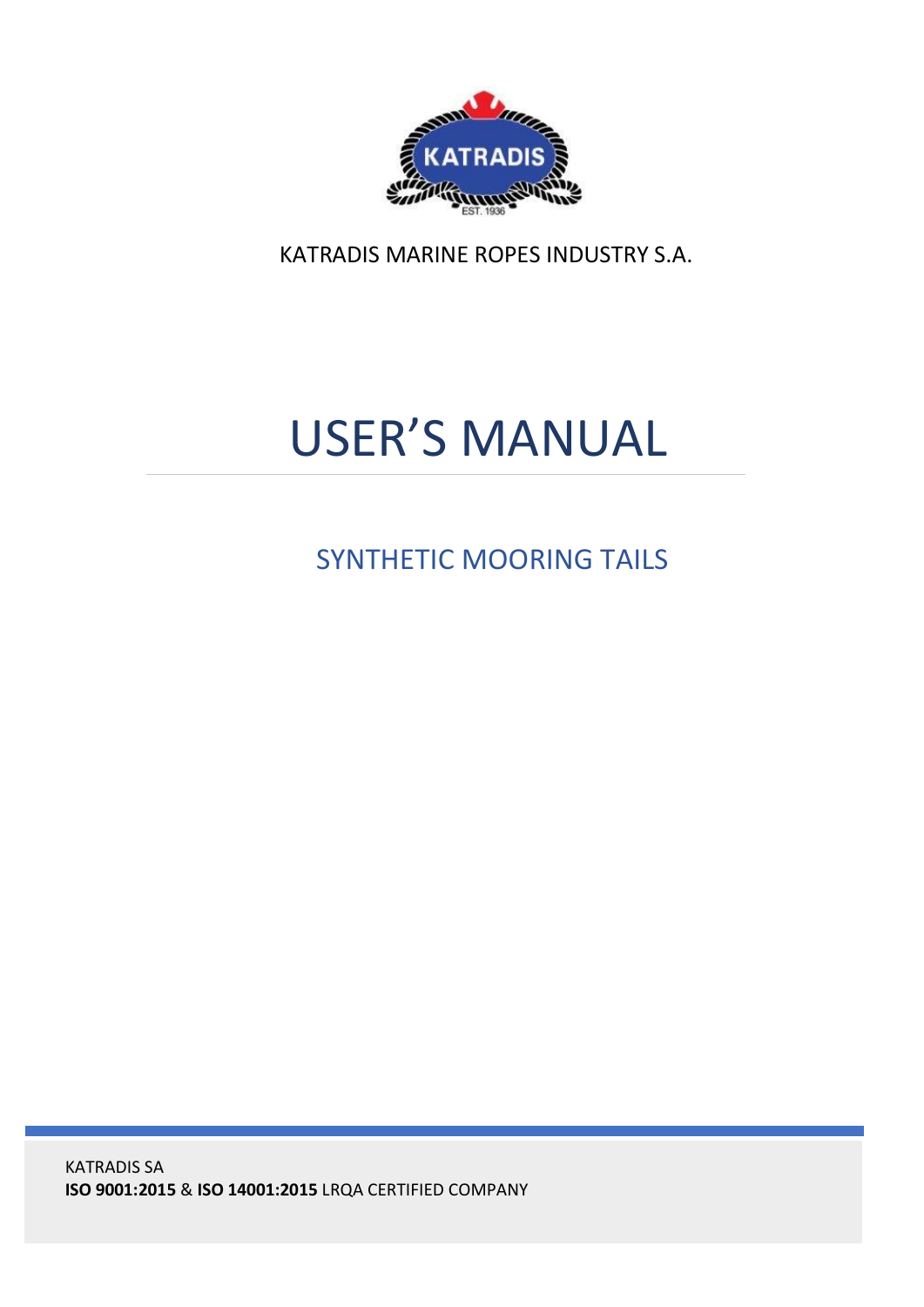## **USER'S MANUAL**

# **Synthetic Mooring Tails**

The use of mooring tails is highly recommended with low elongation lines, such as steel wire ropes and High Performance synthetic ropes (UHMWPE, Aramid and LCP) for the mooring of the tankers, LNG's & LPG's, but also for the Cruise ships & Bulk Carriers.

Synthetic tails provide the necessary elasticity and safety in the mooring system and therefore lower the peak loads on the main mooring line. This elasticity provides protection from surging and shock loading to the main mooring rope and deck equipment and safer operation especially in exposed mooring berths. Tails also provide long-term performance benefits and longer service life of the lines attached to them (reduction of the peak loads, wear mitigation).

Tails may be constructed from various materials of moderate to high elasticity, including Polyester, Polyester/Polyolefin composites or Nylon (Polyamide).

Tails should be properly matched to the mooring line to which they are attached. Tails of different lengths should be used depending on the location of the berth.

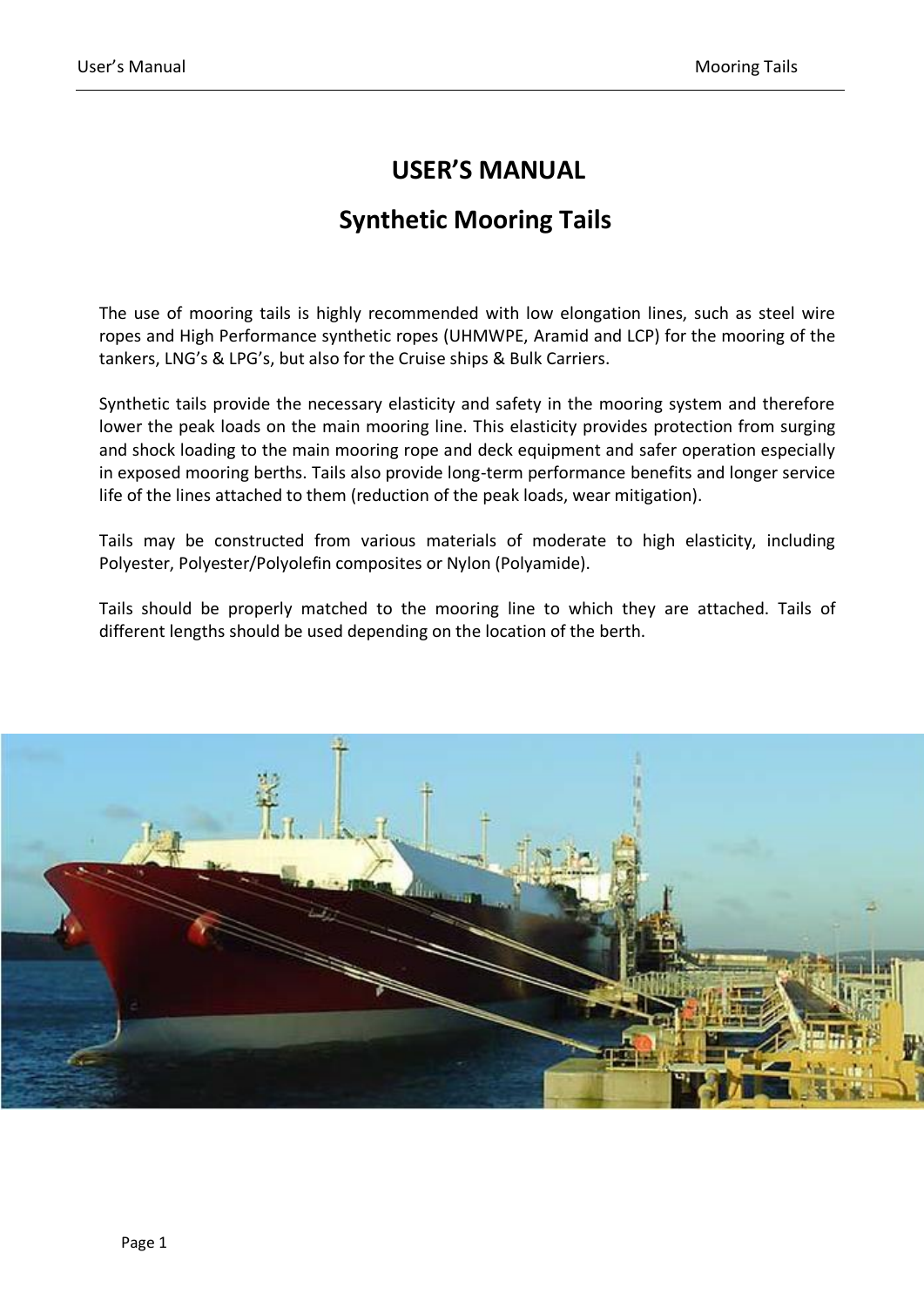## **TAIL CONFIGURATIONS**

#### **Single-Leg**



Standard single-leg tails have a 1.8 meter (6.0 foot) soft eye on one end and a 0.8 meter (3.0 foot) soft eye on the other end protected with special NIKA Eye Protectors. Terminations on either end and abrasion (chafe) protection on the body can be added on request. Splices must have at least 5 tucks each.

#### **Grommet**



Standard grommet tails (also called strops) have  $1.8 - 2.0$  meter (6.0 - 6.6 foot) and  $0.8 - 1.0$ meter (3.0 - 3.3 foot) soft eyes formed by lashings. Eyes are adequately protected with special NIKA Eye Protectors. The body of the grommet is lashed together 3 meters (9.8 feet) from each eye lashing. Grommet strength is 1.6x the single-leg rope strengths. Terminations, abrasion (chafe) protection on the body and/or additional seizing can be added on request.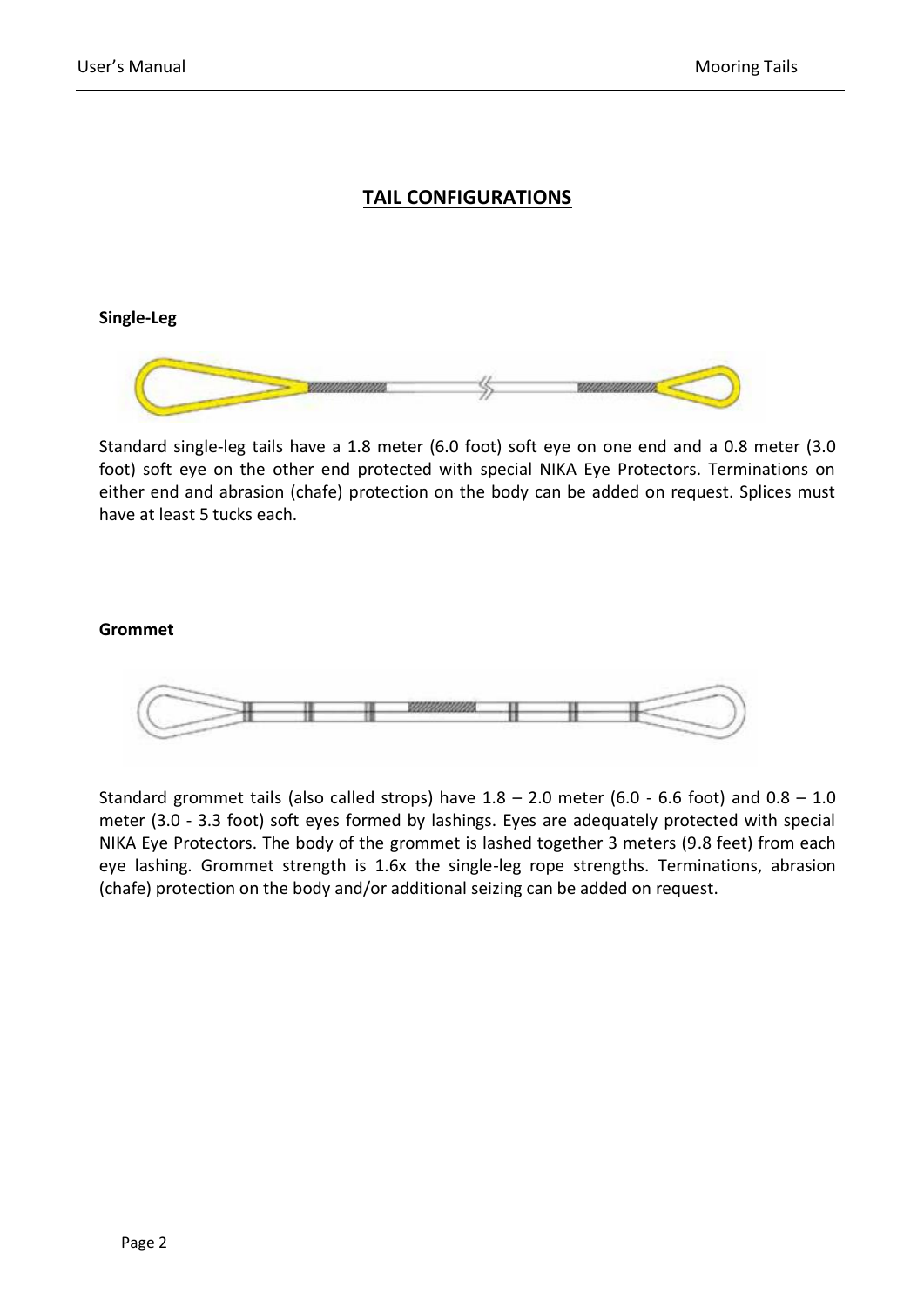## **Brief description of manufacturing process**

The manufacturing process follows ISO 9001:2015 quality system and includes the following basic production steps:

- The twisting level where the yarns are twisted in twisting machines
- The stranding level includes the construction of the strands in special one-for-one stranding machines.
- The braiding of the rope is completed in the braiding level in Herzog's braiding machines
- Then, the rope coil is weighed and specimens are prepared for breaking load testing

• After all quality control tests have been satisfactorily finalized, we place the coil on a rotating base, unlay and measure the required length (for the slack on deck final length). Then the special NIKA-Eye Protectors are inserted for each eye splice section, the eye splice is formed (with minimum 5-tucks fabrication per splice). Then follows the marking and packaging to give a complete final product which is taken away for storage and/or transport.

## **Description of quality control arrangement**

The product quality control involves the following quality control steps/procedures:

- Tenacity testing of the *yarns*.
- Yarn-To-Yarn abrasion test of the *yarns*
- UV resistance tests of the *yarns*
- Breaking strength testing of the rope yarns (*twisted yarns*)
- Breaking testing of rope specimens per batch order.



#### Table 1. Tail constituent yarns technical information

| <b>Property</b>              | <b>Nylon</b>   | <b>Polyester</b> | NIKA-Steel <sup>®</sup> |
|------------------------------|----------------|------------------|-------------------------|
| <b>Density</b>               | 1,14 kg/d $m3$ | 1,38 kg/d $m3$   | 0,92 kg/dm <sup>3</sup> |
| Tenacity                     | > 9gr/den      | > 9gr/den        | 8gr/den                 |
| <b>Elongation (at break)</b> | 25%-30%        | 18%              | 15%-18%                 |
| <b>Melting point</b>         | 218 °C         | $265\text{ °C}$  | 165 °C                  |
| <b>UV resistance</b>         | Excellent      | Excellent        | Excellent               |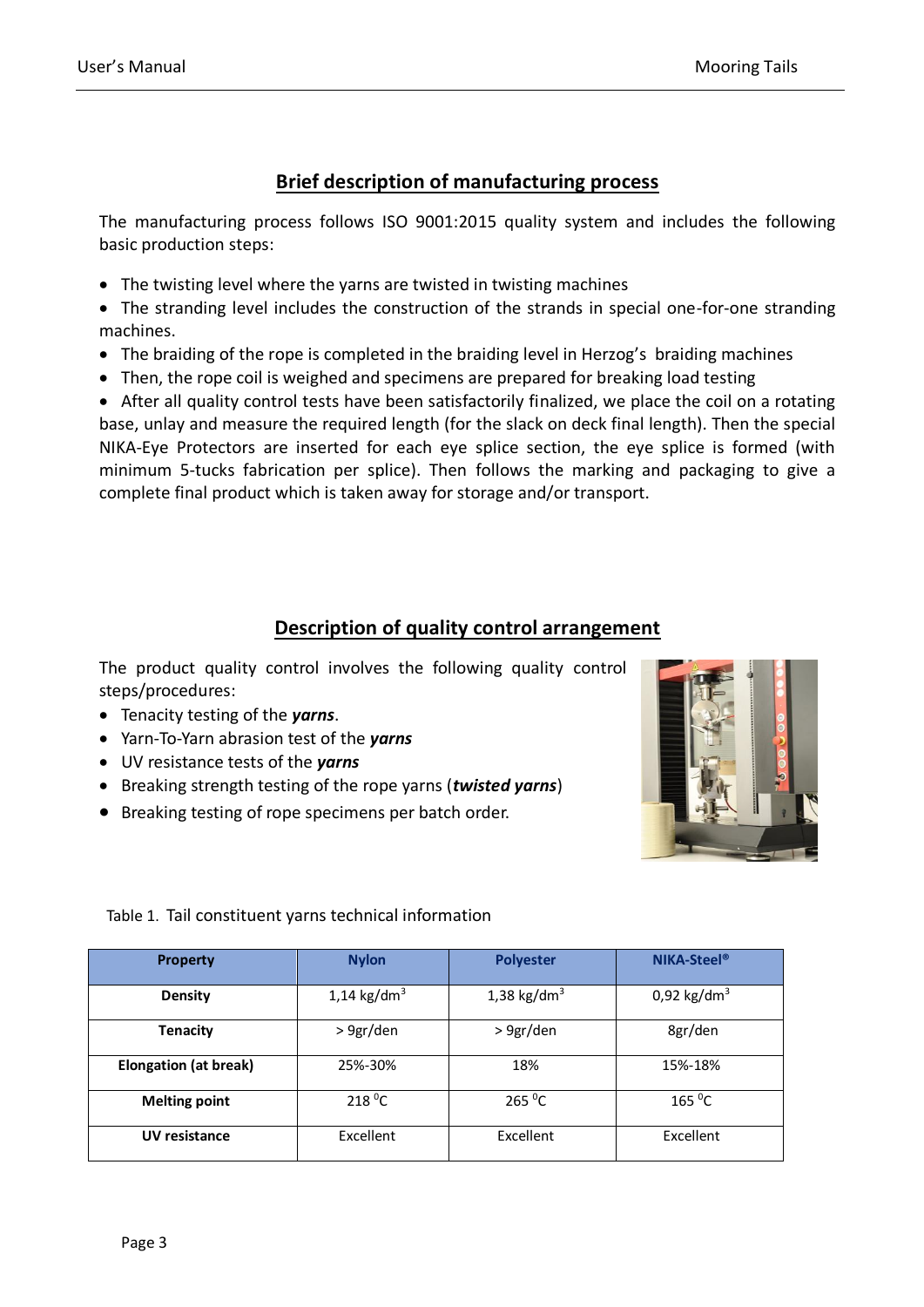## **MOORING TAIL TYPES**

**NIKA-Nylon tails** are produced from 100% Polyamide fibers, UV stabilized, in standard 8-strand construction, while also 12/24 strand and double braided construction is also available upon request. Elongation at breaking load is approx. 30%.

**When wet, Nylon loses approx. 10% of its dry strength while other mechanical properties (such as abrasion resistance) are also affected. As per MEG4 requirements, all tails are tested in wet conditions and the declared strength (Tail Design Break Force) is also in wet conditions.** 

**NIKA-Flex** tails are produced from Polyester & Nikasteel® (KATRADIS Polyolefin grade) combination of 50%-50% per weight, in standard 8-strand construction. Nikasteel® fibers are a special melt mixture of high quality European raw materials (Polypropylene, Polyethylene, UV stabilizer). When wet, NIKA-Flex tails retain their dry strength. Elongation at breaking load is approx. 18%.



**NIKA-Nylon NIKA-Flex**

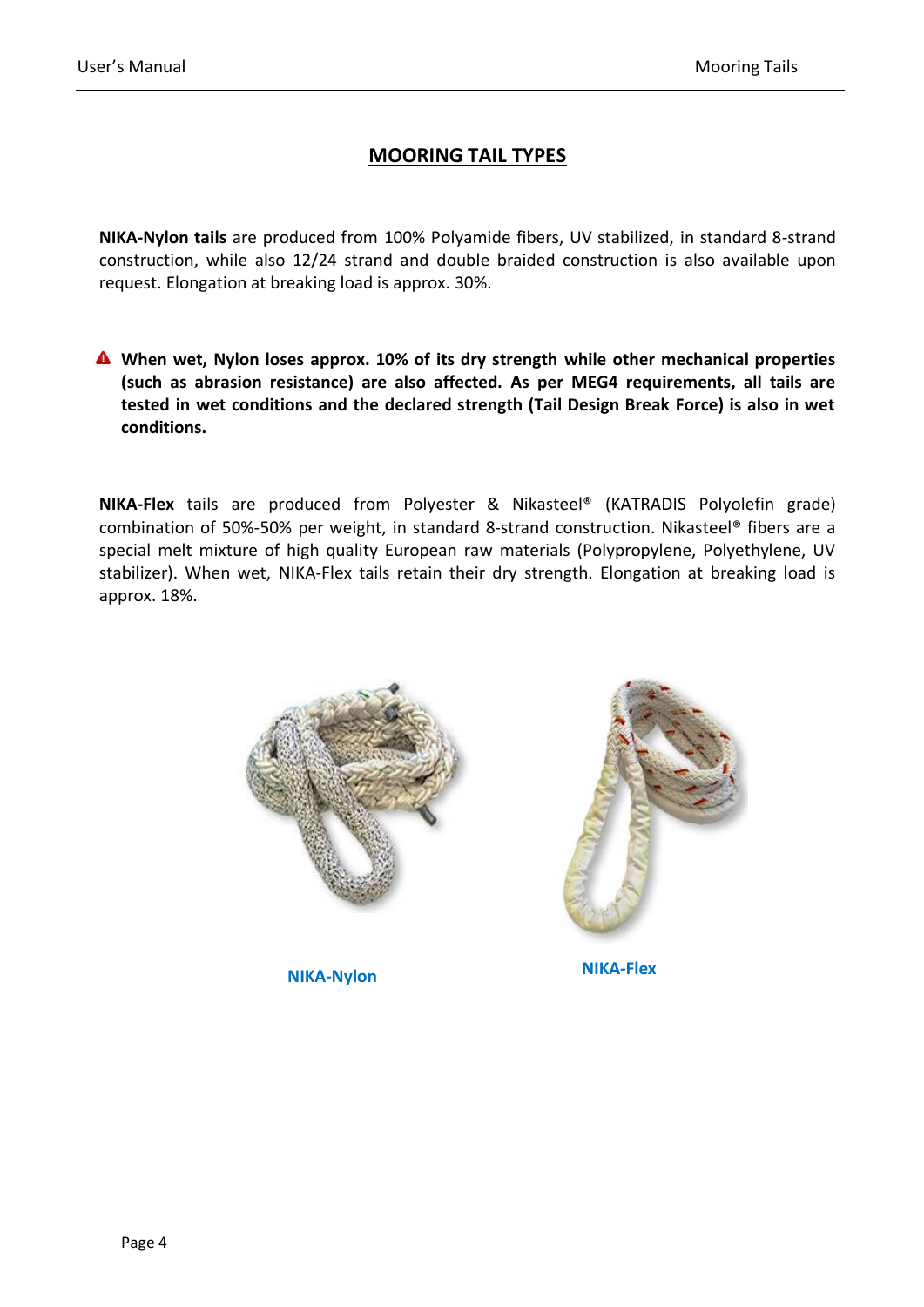## **CONNECTION TO THE MOORING LINE**

**The connection of a primary mooring line with the mooring tail can be done with the use of a mooring link (bolt type) or shackle (roller type) or directly with cow-hitch**. **The SWL of the link or shackle must be equal or greater than the WLL of the mooring line.** 

For longer service lifetime & safety reasons, the connection should be as advised below:

**Mooring Link**: The main mooring line is attached to the body of the link and the synthetic mooring tail is attached to the bolt.

**Mooring shackle**: The main mooring line is attached to the roller of the shackle and the synthetic mooring tail is attached to the body.





#### **Connection with shackle**



#### **Connection with cow-hitch**

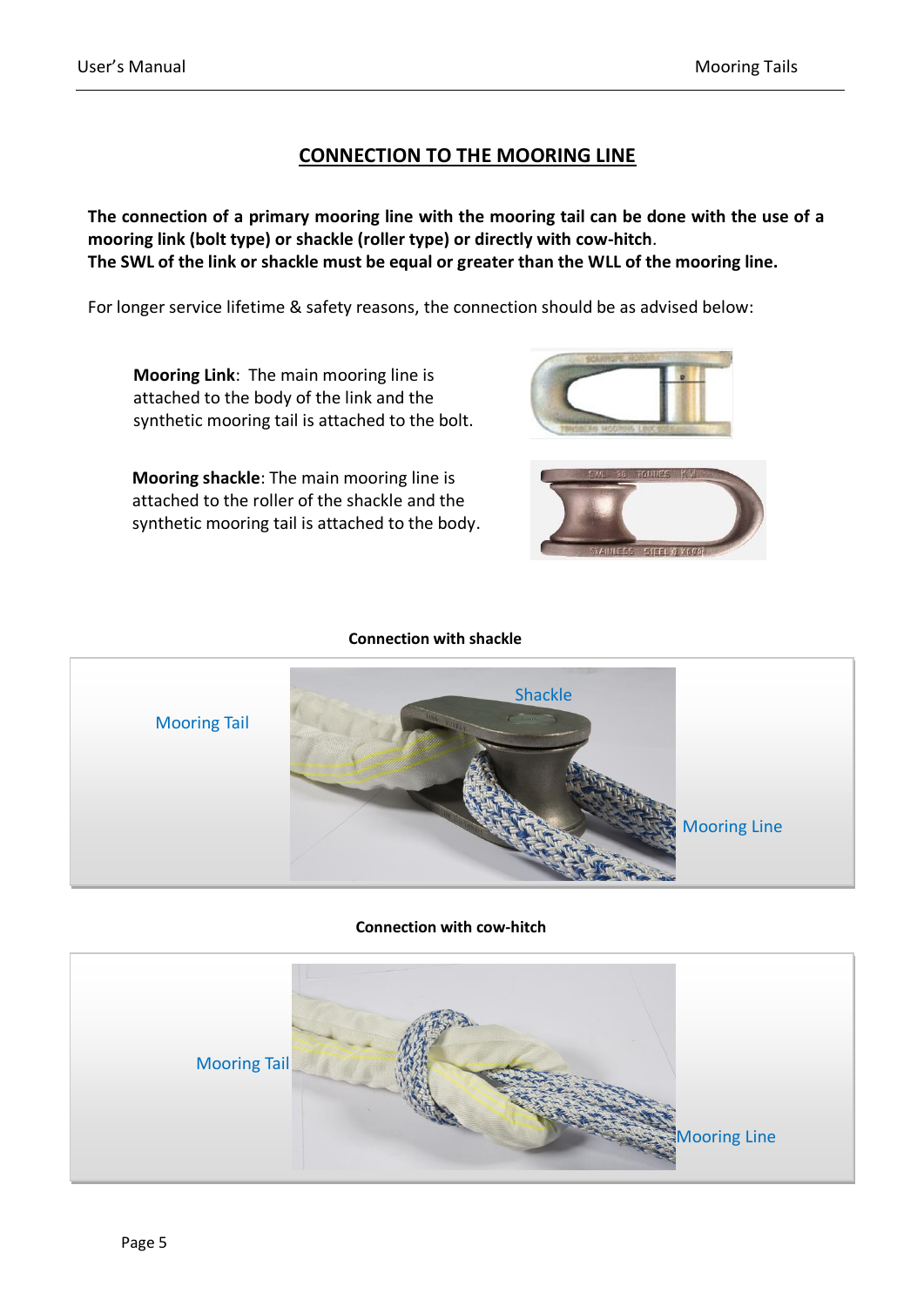**IMPORTANT:** Ground/ dock personnel that handle the mooring tail must make sure that the tail-rope line has no induced twisting. If twists have been induced, care must be taken to straighten the assembly by rotating the tail until both parts (tail and primary mooring rope) are in a straight-line status with no twists. If twists are left on the assembly, the primary mooring line's strength will be reduced by as much as 7% per turn per meter.

#### **"STANDARD" LENGTH**

The standard recommended overall length for mooring tails is 11 meters. However, for exposed mooring berths a 22-meter tail provides additional elongation in the mooring arrangement and is considered as standard for such open berth moorings. However, specific projects may require even longer tails due to special conditions. Dedicated ships in these situations may be equipped specifically beyond the "standard" considered lengths.

REMARK: For the tails, the length supplied is measured as slack on deck and not under tension as per ISO 2307.

#### **MINIMUM BREAKING LOAD REQUIREMENTS**

According to OCIMF MEG4, the **Tail Design Break force (TDBF)** of the mooring tails must be at least **25%** greater (when wet) than the ship design Minimum Breaking Load of the mooring line.

**(MBLSD) Ship Design Minimum Breaking Load:** The MBL of a new, dry mooring line for which a ship's mooring system is designed. The MBLsD meets standard environmental criteria restraint requirements.

**(LDBF) Line Design Break Force:** The minimum break force at which a new, dry, spliced mooring line will break when tested acc. to CI1500B:2015. This value is declared by the manufacturer on each mooring line certificate. **LDBF = 100% - 105% of MBLSD**

**(TDBF) Tail Design Break Force:** The minimum break force at which a new spliced mooring tail will break when tested (in wet conditions) acc. to CI1500B:2015. **TDBF = 125% - 130% of MBLSD**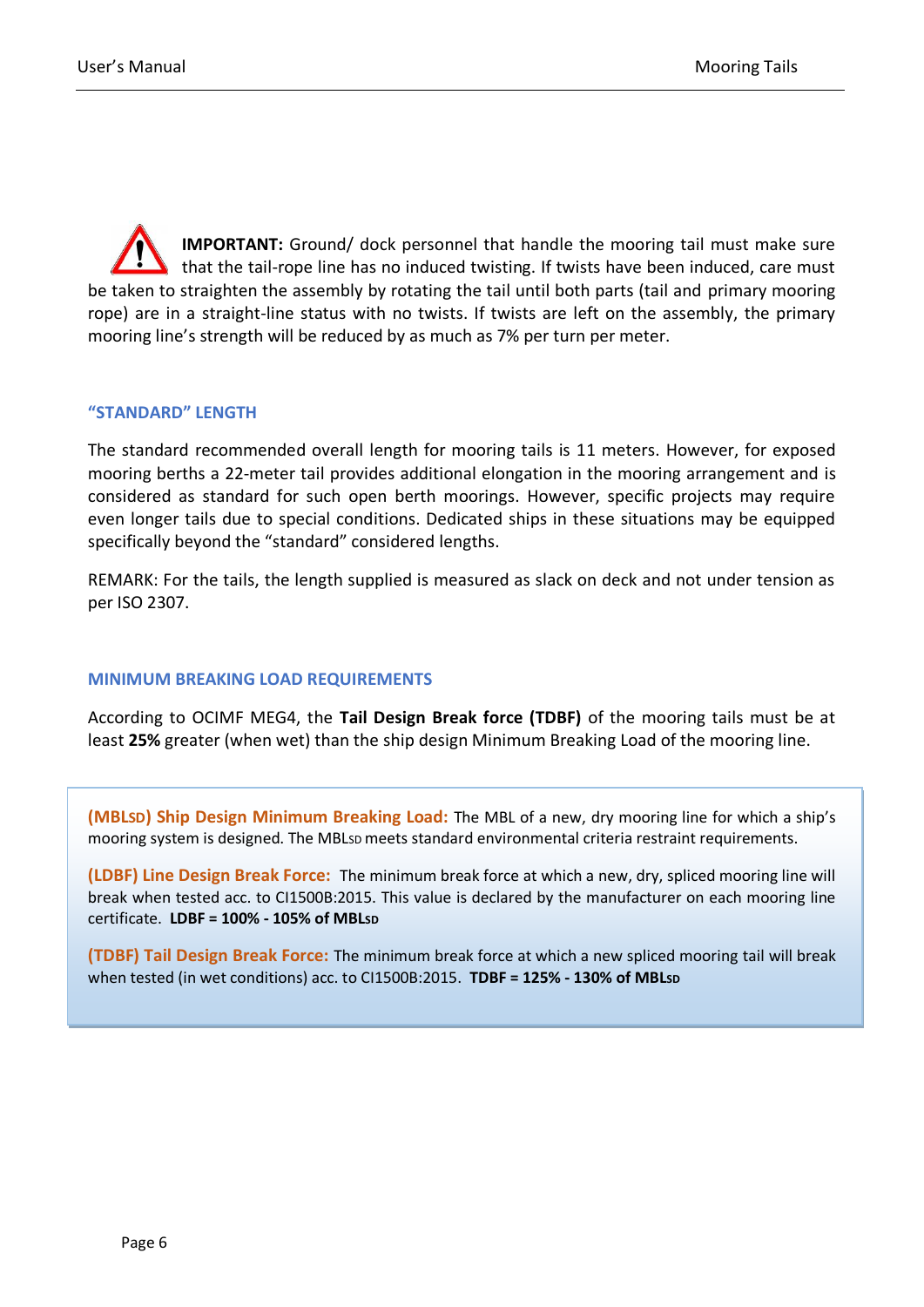## **Determination of NORMAL / EXTREME Operating Conditions**

**Generally, mooring tails operate in various weather conditions, types of ports (sheltered or exposed – open sea), mooring arrangements and loading conditions. Such factors highly affect the service life of mooring lines and should be taken into consideration when evaluating their condition and performance.** 

**Below, there is a table for determining the normal or extreme operating conditions.** 

| <b>NORMAL</b><br><b>OPERATING</b><br><b>CONDITIONS</b>  | Operating temperatures up to 50°C     |
|---------------------------------------------------------|---------------------------------------|
|                                                         | Mooring at sheltered port             |
|                                                         | Low wind forces (1-4 beaufort)        |
|                                                         | <b>Typical mooring layout</b>         |
|                                                         | Absence of swell                      |
| <b>FXTRFMF</b><br><b>OPERATING</b><br><b>CONDITIONS</b> | Operating temperatures exceeding 50°C |
|                                                         | Mooring at exposed terminal           |
|                                                         | Ship-to-Ship operations               |
|                                                         | High wind forces (over 5 beaufort)    |
|                                                         | Presence of swell                     |
|                                                         | SPM, CBM or Multi Buoy Mooring layout |



*Typical mooring at sheltered berth*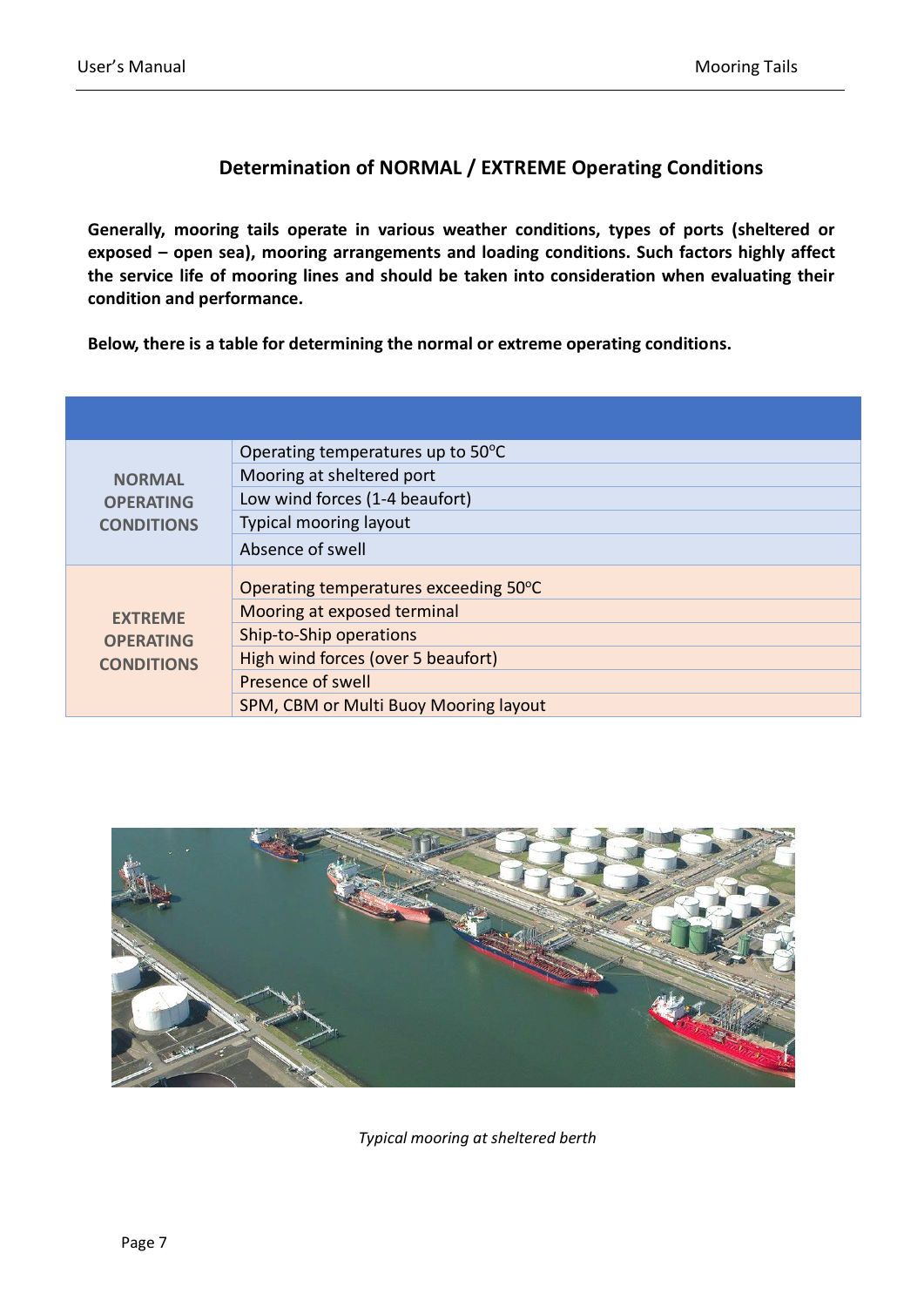## **MAINTENANCE, STORAGE & INSPECTION**

After each use, please inspect the full length for signs of abrasion, cuts or for possible chemical contamination. Always wash with fresh water and let dry in order to remove any dirt or sea salt (that will act as "razors" and damage the fibers when dry).



Store the tails in a clean environment, under mild environmental conditions (avoid storage in high temperatures) and away from direct sunlight.

Store the ropes away from heat generating sources and acid (especially sulfuric acid) and alkaline environment. Good ventilation of the storage place is also preferable



**CAUTION:** Do not cover the tails if wet, especially the Nylon and do not leave them connected to the primary mooring line on the winch drum (they need free space for effective drying).

**Under no circumstances the tails should contain oil/grease material, as it may cause chemical contamination and also foreign particle adhesion (which will create abrasive conditions).** 



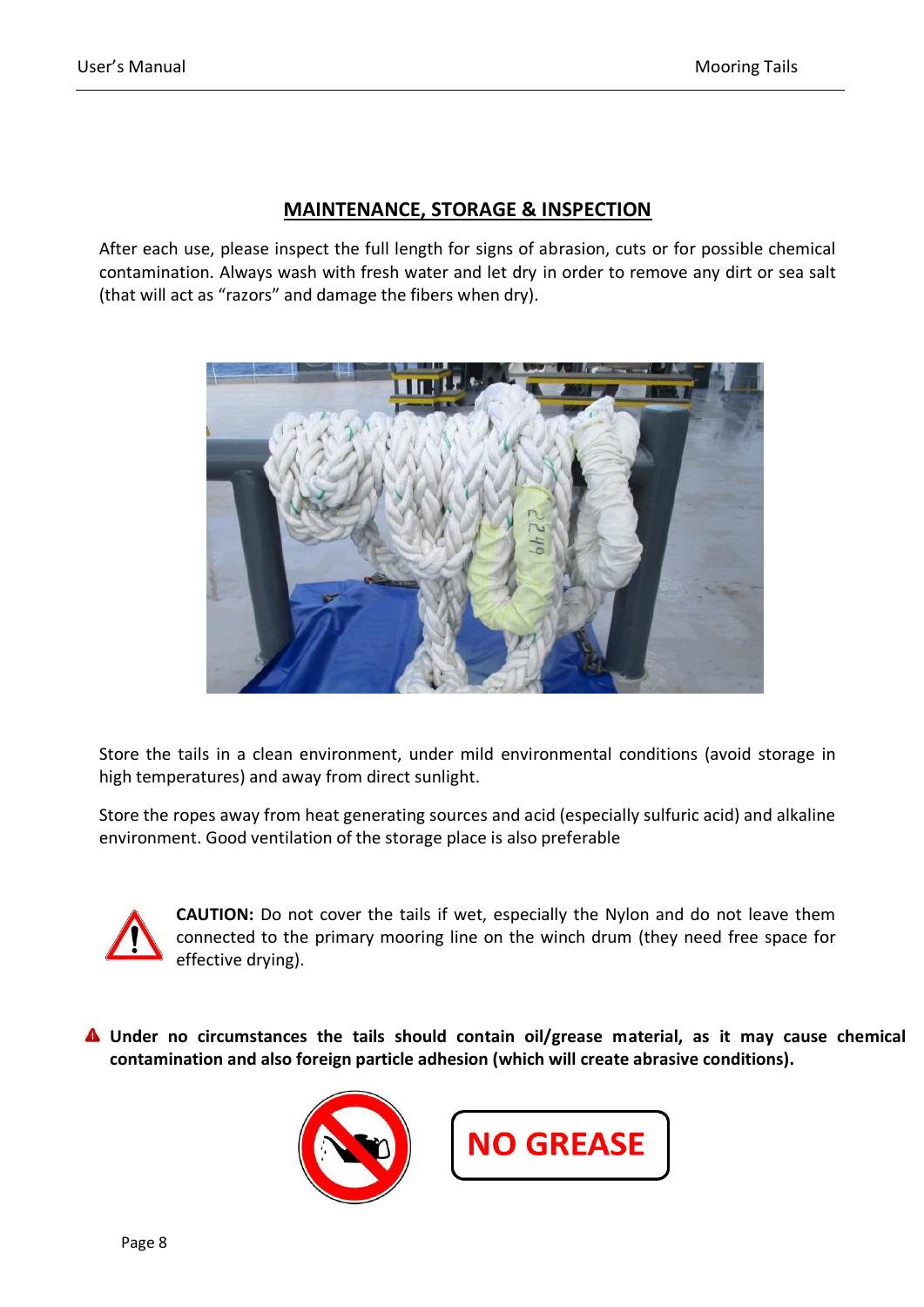### **RETIREMENT & RESIDUAL STRENGTH**

**According to OCIMF MEG4 guidelines, it is recommended to retire mooring tails that exhibit residual strength reduction to 75% of the ship design MBL. Discard / retirement criteria are described in Annex A.** 

**For estimating the condition of a mooring tail please consult the following images:** 





#### **Mooring Tail**

**New – Unused. For spare tails please check the storage conditions** 





**condition.** 

**sea salt) and** 

**conditions.** 

**Need for maintenance (removal of dirt and** 

**appropriate storage** 





**Used Mooring Tail with obvious signs of external abrasion. Check for internal Used Mooring Tail suffering extreme level of abrasion and wear.** 

**Best action: Replace and check for residual strength.** 

Ī

**Used Mooring Tail in good condition.** 

**No significant abrasion signs** 

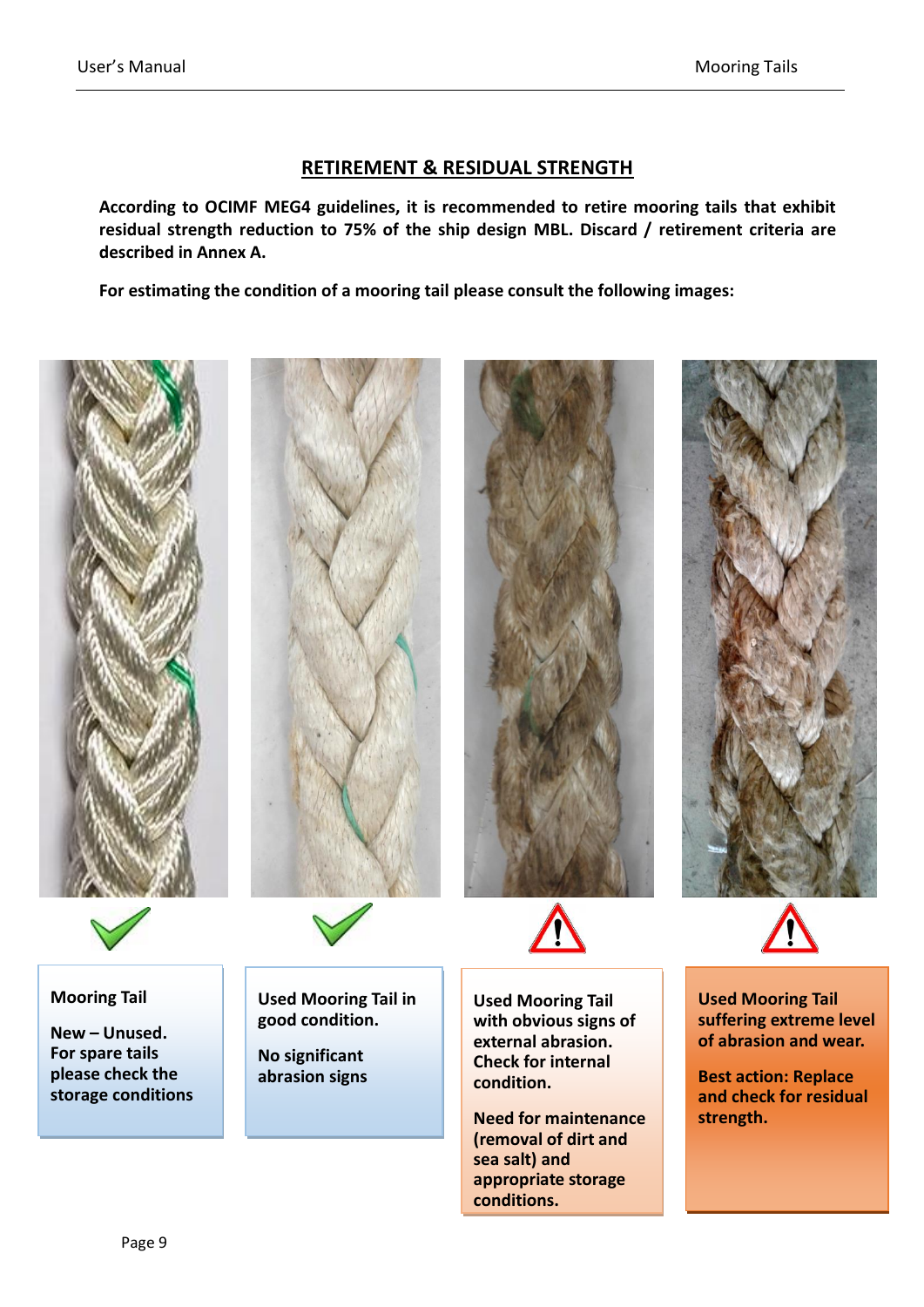## **Safety issues**



**A STAY AWAY** from the snap back area, as indicatively shown in the drawing below, when the line is under tension.

**NOTE: MEG4 Guidelines suggest that a snap-back area should not be marked on deck because such an approach gives a false sense of safety for the crew outside the marked areas. It is suggested that during mooring operations, all crew and personnel should become aware of the snap-back dangers and not be in close proximity of the tensioned mooring lines.**

High Modulus ropes have a much-reduced snap back reaction, limited and almost negligible, however, it is good for the personnel to get acquainted with the behaviour of the synthetic ropes, especially after having worked many years with wire ropes (that also have no snapback reaction).



**Any work that must be performed near to a mooring line under tension must be performed as quick as possible, but NOT HASTY, and with extreme caution.**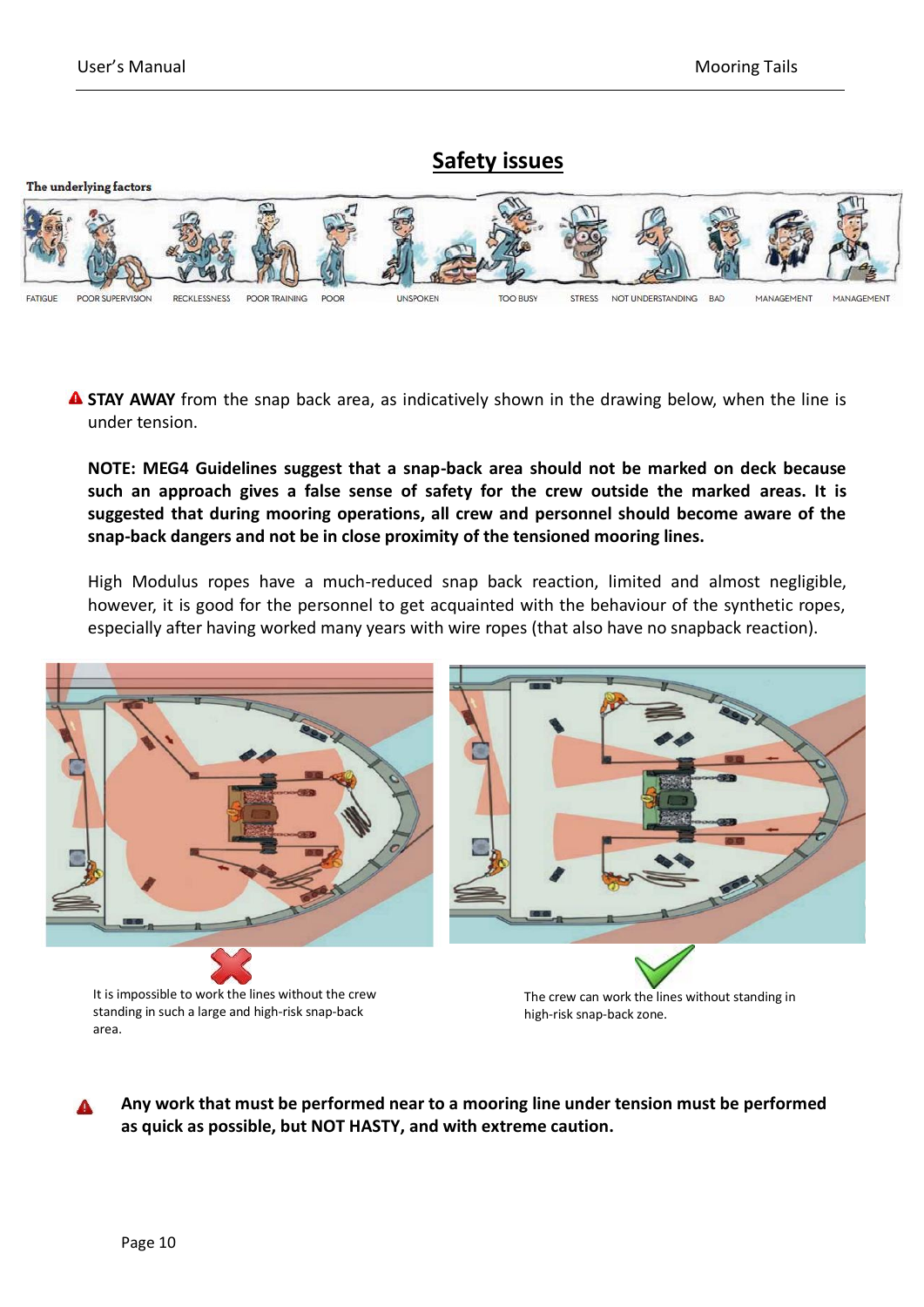## **ANNEX A – DISCARD / RETIREMENT CRITERIA**

|                                                                                             | Repair                    |               |  |  |  |
|---------------------------------------------------------------------------------------------|---------------------------|---------------|--|--|--|
| <b>CONDITION</b>                                                                            | (if localized)            | <b>Retire</b> |  |  |  |
|                                                                                             |                           |               |  |  |  |
| -Rope suspected of being shock loaded                                                       |                           | X             |  |  |  |
| -Exposure to excess temperature as specified for type of fibre                              |                           | X             |  |  |  |
| -Burns or melting visible for a length of over four rope diameters                          | $\mathsf{X}$              | X             |  |  |  |
| -Rust (might indicate chemical damage)                                                      | X                         | X             |  |  |  |
| -Oil and grease                                                                             | Wash in mild detergent    |               |  |  |  |
| -Heavy surface fuzz-progressive                                                             | X                         | X             |  |  |  |
|                                                                                             | Remove source of abrasion |               |  |  |  |
| -UV degradation, splinters on yarn surface                                                  |                           | X             |  |  |  |
| For braided cover and core ropes                                                            |                           |               |  |  |  |
| -Multiple cut yarns of filaments within distance of one pitch length                        | X                         | X             |  |  |  |
| -Strand cut to 5% of diameter within one lay length                                         | X                         | χ             |  |  |  |
| -Hockle or backturn                                                                         | X                         | X             |  |  |  |
| -10% abrasion of one strand within one lay length                                           | X                         | X             |  |  |  |
| <b>Thermal damage</b>                                                                       |                           |               |  |  |  |
| -Hard, melted, flattened areas of the rope which can indicate serious<br>damage to the rope |                           | X             |  |  |  |